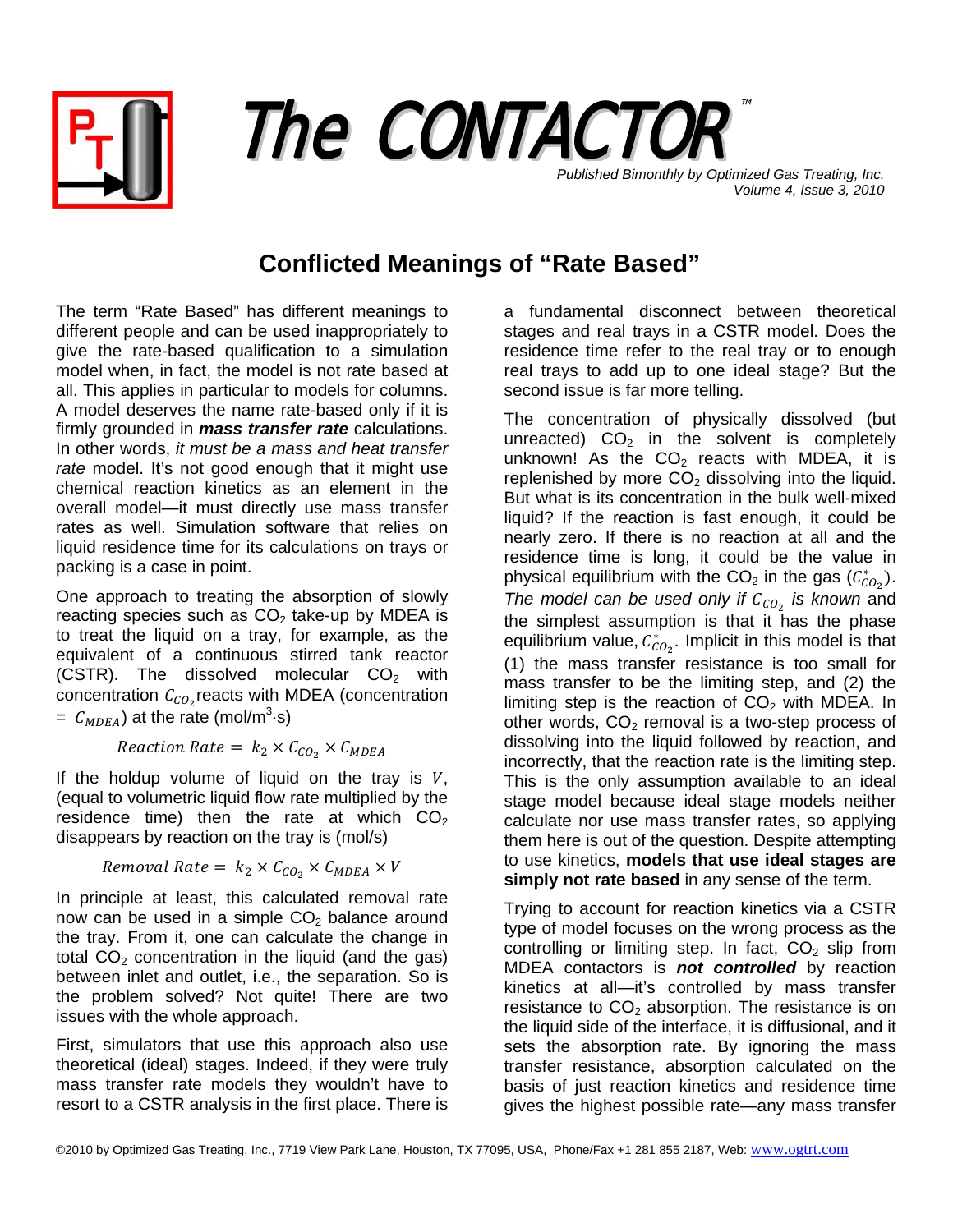resistance will lower absorption. This is the reason these so-called rate-based models often can match performance data only by using physically impossible tray residence times (small fractions of a second for example, when the real residence time is known to be several seconds). For absorption of  $CO<sub>2</sub>$  by MDEA under the most common operating conditions, the value of residence time that generates a reasonable model fit to data is well established. But as plant parameters move away from the common operating range, such models become less and less reliable and for the most part tend to produce increasingly optimistic amounts of  $CO<sub>2</sub>$  removal simply because they completely ignore the crucial and determining role played by resistance to mass transfer in the liquid phase.

# **Case Study**

This plant was designed using an ideal stage column model incorporating tray residence time with  $CO<sub>2</sub>$ -MDEA reaction kinetics. The plant was intended to take gas containing  $9.5\%$  CO<sub>2</sub> at  $765$ psig down to  $0.5\%$  CO<sub>2</sub> for subsequent blending with another gas to produce a  $2\%$  CO<sub>2</sub> product. The contactor was sized with 22 trays having 2-in weirs. Prior to startup, the engineering contractor asked a solvent vendor to verify that the 22 tray column would meet treat. The solvent vendor used the ProTreat simulation package for this work. Simulations indicated **it would take 50 trays to reach the 0.5% CO<sub>2</sub> target**. At design rates with only 22 trays, the plant would be struggling to achieve even  $2\%$  CO<sub>2</sub>, let alone the 0.5% target. Since construction was nearing completion, the solvent vendor recommended 5-in weirs to provide at least some relief. However, the original simulations on which the design was based appeared to be optimistic, at least relative to ProTreat. However, simulations are NOT data and the validity of these two very different models can really be determined only by comparison with actual, carefully-taken, performance data. Unfortunately, there are no comparisons of idealstage calculations with actual performance data; however, the ideal stage *design* results for 2- and 5-in weirs were 0.68 and 0.20%  $CO<sub>2</sub>$ , respectively, vs. 2.08 and 1.72%  $CO<sub>2</sub>$  via ProTreat simulation. There is roughly a factor of 10 spread between the two models with 5-in weirs.

The results of a performance test at 9 MMscfd flow (close to the design gas rate of 10 MMscfd) but with

a reduced raw gas  $CO<sub>2</sub>$  content, are shown in Table 1. Although not a perfect match, ProTreat nonetheless comes quite close to reproducing the measured  $CO<sub>2</sub>$  level in the treated gas.

|                                             | Maximum    | ProTreat   |
|---------------------------------------------|------------|------------|
|                                             | Rate       | Simulation |
|                                             | (Aug 2008) |            |
| Gas Flow, MMscfd                            | 9(2.95)    | 9(2.95)    |
| $(Nm^3/s)$                                  |            |            |
| Pressure, psig (barg)                       | 830 (57.2) | 830 (57.2) |
| Inlet Gas, ${}^{\circ}F$ ( ${}^{\circ}C$ )  | 66 (18.9)  | 66 (18.9)  |
| In $CO2$ , mol%                             | 8          | 8          |
| Outlet Gas, ${}^{\circ}F$ ( ${}^{\circ}C$ ) | 114 (45.6) | 115(46.1)  |
| Outlet CO <sub>2</sub> , mol%               | 1.72       | 1.34       |
| MDEA Strength, wt%                          | 52         | 52         |
| Amine, USgpm $(m^3/h)$                      | 100(22.7)  | 100(22.7)  |
| Lean Temp, ${}^{\circ}F$ ( ${}^{\circ}C$ )  | 114 (45.6) | 114 (45.6) |
| Lean Load, mol/mol                          | <b>NA</b>  | 0.0044     |
| Rich Load, mol/mol                          | <b>NA</b>  | 0.287      |

**Table 1 Performance at Near Maximum Rates** 

The consequences of the incorrect original design were mitigated in part by a last-minute tray modification, and by the fact that the actual gas flow and composition when taken together were over 30% lower than the design was supposed to accommodate. Only after two years of operation, when original design conditions *had* to be met, did the real consequence of using a modifiedequilibrium-stage-based model for this type of application come to a head. The only sensible solution was a solvent change-out to a specialty amine. Fortunately, ProTreat's mass transfer rate based simulations allowed the operators of this facility to anticipate what was coming and to plan for the right corrective action well in advance.

ProTreat actually calculates and uses the mass transfer rate of  $CO<sub>2</sub>$  into the solvent, and it uses the chemical reaction kinetics as well. No assumptions are made about the dominant resistance or limiting step in the process, so there is no inherent or insidious optimism built into the calculations. Full account is taken of the mass transfer characteristics of the trays or packing that are actually in the column. **ProTreat calculations are completely predictive**—there are *no* adjustable parameters.

*ProTreat*™ and *The Contactor*™ are trademarks of Optimized Gas Treating, Inc.